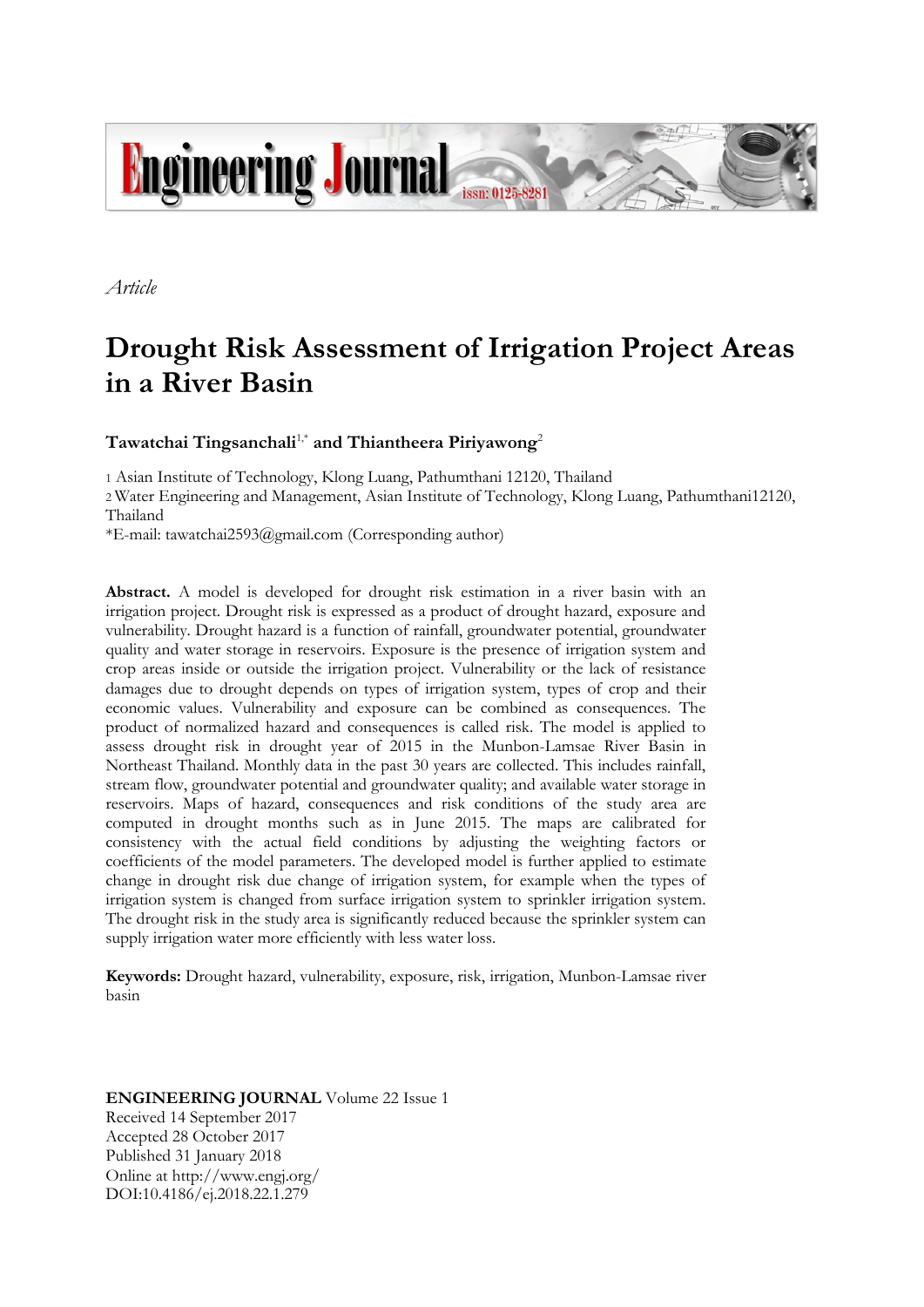# **1. Introduction**

Unlike floods, droughts occur slowly and their impacts can be severe and last much longer. Only limited number of research and studies on droughts has been done in the past, therefore the present study is carried out to develop a model to assess drought hazard, drought vulnerability, exposure and drought risk. Knowing drought risk in a study area, management plan to mitigate drought impacts can be setup in advance with sufficient lead time. Both structural and non-structural measures can be implemented for the purpose of drought preparedness and according to priority setting in relation to risk assessment and actual needs of the people. The developed model is a semi-empirical model considering various factors that have influence on droughts. The model requires input data commonly available, assumed values of parameters of the semi-empirical model parameters, the model results can be verified with actual field conditions. After verification, the model can be applied to predict the change in drought risks under various scenarios for decision making on drought mitigation measures. The model can be applied to other irrigation project areas for drought risk assessment and management.

# **2. Purpose of Study**

The main purpose of this study is to develop a model to determine drought hazard, exposure and vulnerability; and drought risk in a river basin with irrigation projects. Other purposes are to apply the model to a case study of Munbon-Lamsae River Basin in Northeast Thailand and to illustrate how the model can be used as a tool in decision making for drought mitigation in a river basin.

# **3. Study Area**

The Munbon-Lamsae River Basin is selected as a study area as shown in Fig.1. The river basin is an upstream catchment of the Mun River Basin in Northeast Thailand. The drainage area of the Munbon-Lamsae River Basin is 2,521 km<sup>2</sup> which is a small portion of the main drainage area of 119,000 km<sup>2</sup> of the Mun River.



Fig. 1. Munbo-Lamsae River Basin, location of study area with two reservoirs and rainfall stations.

The Munbon-Lamsae basin mainly covers Koraburi District and Chokchai district of Nakhon Ratchasima Province. The topography of the river basin slopes downward from hilly area in the south toward the plain area in the north. The Munbon River is the main river of the river basin. It is joined by its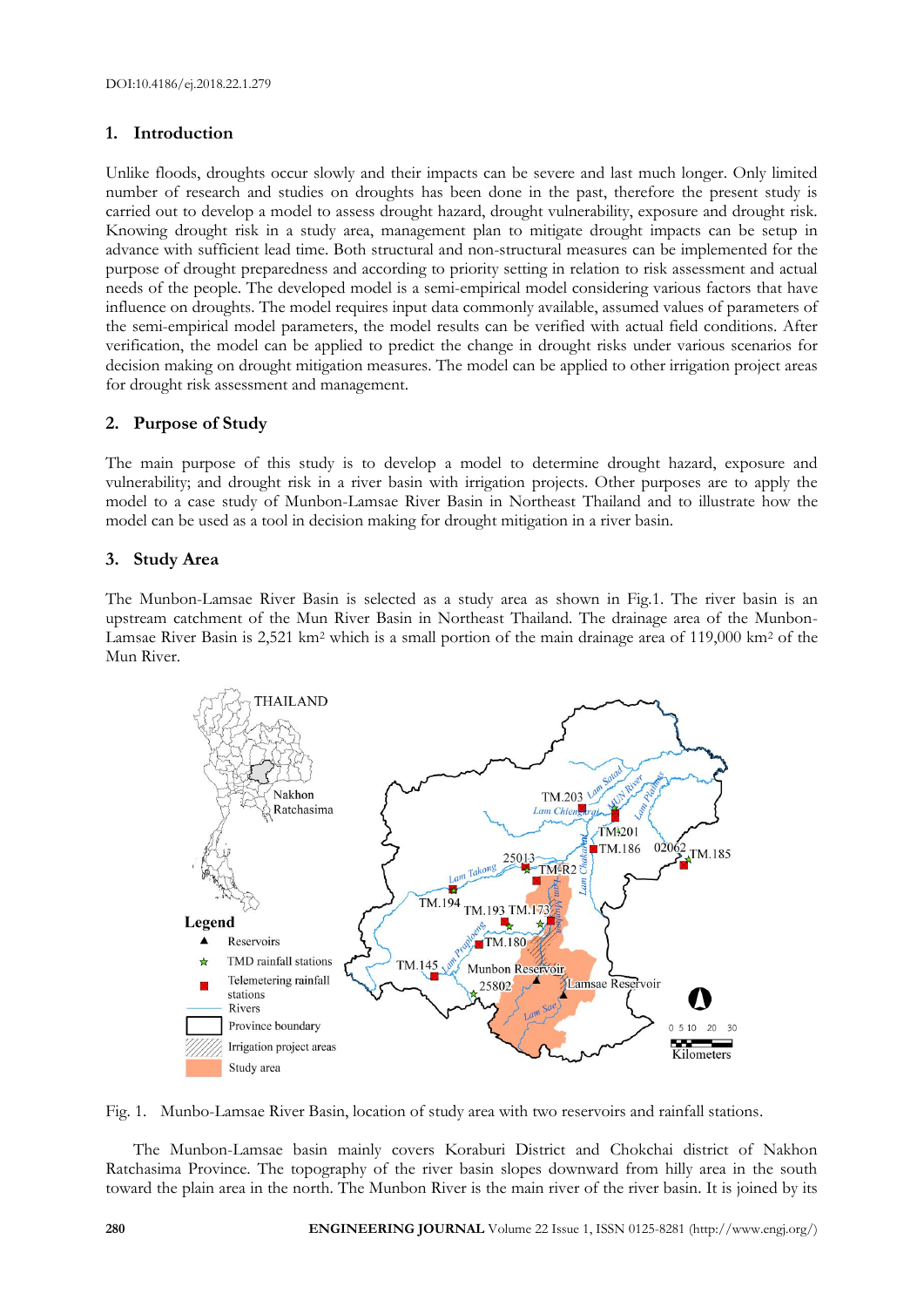tributary namely the Lamsae River on its way as it flows downslope before joining with its mother river: the Mun River. The overbank areas on both sides of the Munbon and Lamsae Rivers are flat near the rivers and then slowly sloping upward away from the river banks on both sides.

The Munbon-Lamsae River Basin is under the influence of tropical monsoons and tropical cyclones in which rainy season starts from mid of May to end of October. The average annual rainfall in the river basin is about 1,150 mm and annual evaporation is 1600 mm. There are two reservoirs for irrigation project of Royal Irrigation Department [1] in the river basin namely Munbon reservoir with a storage capacity of 141 MCM and Lam Sea reservoir with a storage capacity of 275 MCM. The two reservoirs supply water for irrigation project areas of 72,222 and 18,210 hectares respectively. The map showing the river basin, the rainfall stations and the irrigation project area is given in Fig. 1.

The data collected in this study includes monthly rainfall in the study area in the past 30 years; the reservoir operation data of the Munbon reservoir and the Lamsae reservoir; groundwater level and groundwater quality data; land use data; irrigation water use and type of crops, crop water requirement and crop prices.

## **4. Rainfall Deficit**

Over the years, many drought indices were developed and used by meteorologists and climatologists around the world [2]. Those ranged from simple indices such as percentage of normal precipitation and precipitation percentiles to more complicated indices such as the Palmer Drought Severity Index. However, it is realized that an index needed to be simple, easy to calculate and statistically relevant and meaningful. This led to the development of Standard Precipitation Index (SPI) by Mc Kee, Doesken and Kleist (1993 and 1995) [3, 4].

SPI is used as an indicator for estimation of deficit of rainfall or precipitation on droughts. SPI is a powerful, flexible index that is simple to calculate. Due to its reliability and high efficiency, SPI has been used by National Drought Mitigation Center of U.S.A. for drought forecast and warning. SPI is calculated by using only rainfall data to indicate effect of rainfall deficit on soil moisture, stream flow, reservoir water storage, and ground water level at different time periods. In this study, 3-month SPI values are computed for drought analysis according to user guide of WMO (1992) [5] to show short term impact of rainfall deficit to drought condition.

## **5. Estimation of Drought Hazard, Exposure, Vulnerability and Risk**

## **5.1. Drought Hazard**

Drought hazard is the likelihood that a drought may occur. Here it is computed as a function of the weighted sum of four components by the following equation:

$$
Hazard = R1.w1 + R2.w2 + R3.w3 + R4.w4
$$
\n(1)

where  $R1 + R2 + R3 + R4 = 1$ .

The principal weights R1, R2, R3 and R4 are the weights that share the influences of the following parameters on drought hazard namely: rainfall deficit, groundwater potential, groundwater quality (Total dissolved solid: TDS) and potential shortage of reservoir water storage for crop areas inside or outside the irrigation project area respectively. The weight R1which is related to rainfall deficit is represented by Standard Precipitation Index (SPI) as described above. While the adjusting coefficients w1, w2, w3 and w4 for the weights R1, R2, R3 and R4 are considered to have the values in the range of 0 and 1. The values of R's and w's under various conditions are given in Table 1.

In this study the values of R1, R2, R3 and R4 are assumed according to the outcome of questionnaire surveys with farmers and field conditions and their values are taken to be 0.5, 0.1, 0.1 and 0.3 respectively. The weight w1 is set according to the SPI values, while the weights w2, w3 and w4 are assigned according to the variations with time and locations of groundwater level, the amount of dissolved solids in groundwater and the available water storages in the reservoirs. The range values of w1, w2, w3 and w4 are between 0 and 1 and are shown in Table 1. The computed hazard obtained from Eq. (1) over the study area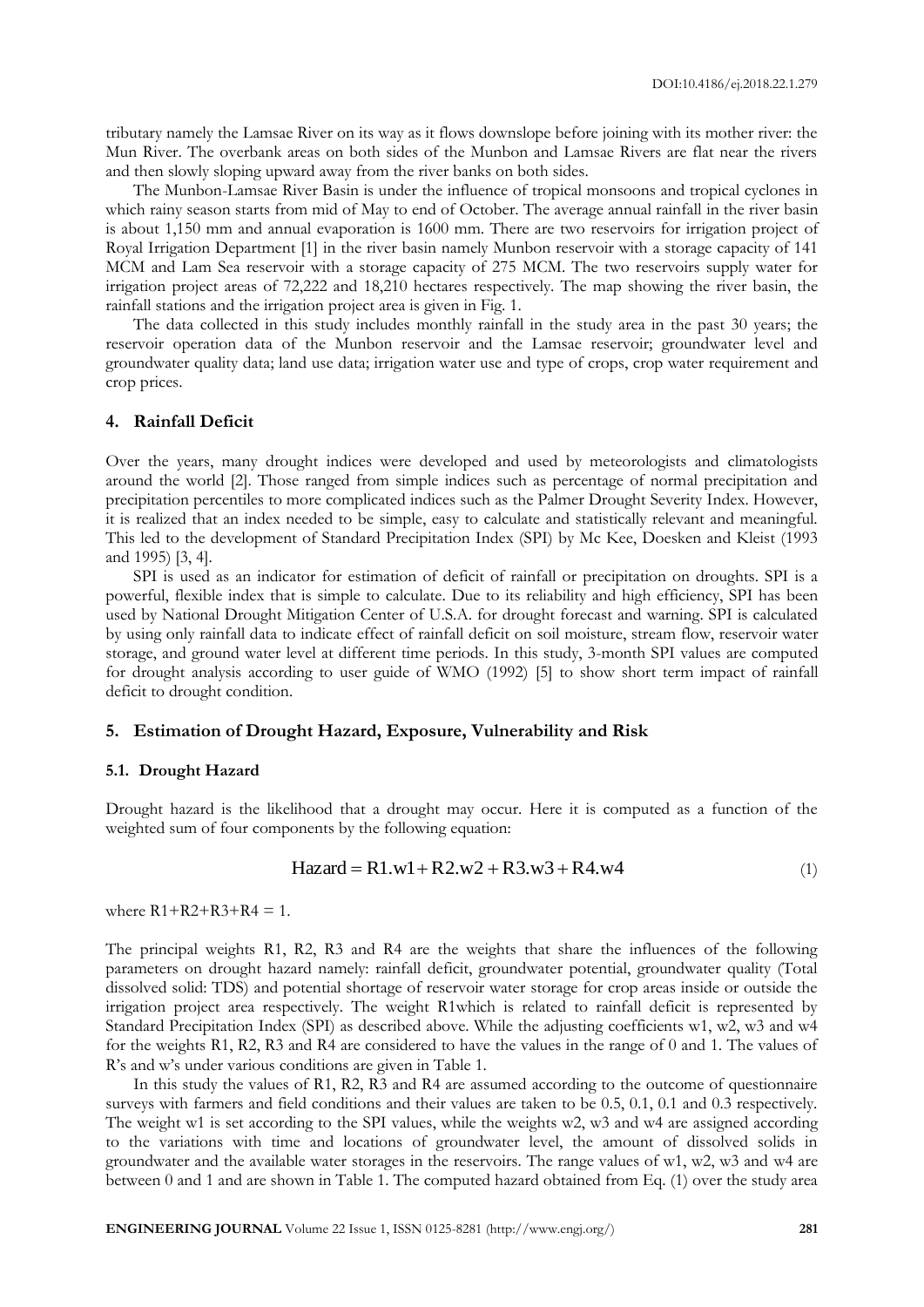is normalized between the range of its maximum and minimum values, taking the maximum equal to 1 and minimum equal to 0.

| No.                     | Parameters                                                                                     | Weight<br>(R) | Conditions       | Coeff. (w)     |  |
|-------------------------|------------------------------------------------------------------------------------------------|---------------|------------------|----------------|--|
| $\mathbf{1}$            | <b>SPI</b>                                                                                     | $R1 = 0.50$   | Hazard           | w1             |  |
|                         | $\leq -2$                                                                                      |               | Extremely dry    | 1.00           |  |
|                         | $-1.5$ to $-1.99$                                                                              |               | Severely dry     | 0.90           |  |
|                         | $-1.00$ to-1.49                                                                                |               | Moderate dry     | 0.80           |  |
|                         | $-0.01$ to- $0.99$                                                                             |               | Near normal      | 0.30           |  |
|                         | > 0                                                                                            |               | Wet              | 0.00           |  |
| $\overline{2}$          | GW yield (m <sup>3</sup> /hr.)                                                                 | $R2 = 0.10$   | Hazard           | w2             |  |
|                         | < 2                                                                                            |               | Very High        | 1.00           |  |
|                         | $2 - 10$                                                                                       |               | High             | 0.80           |  |
|                         | $10 - 20$                                                                                      |               | Moderate         | 0.50           |  |
|                         | > 20                                                                                           |               | Low              | 0.00           |  |
| $\overline{\mathbf{3}}$ | Total dissolved solid (mg/<br>$\mathbf{I}$                                                     | $R3 = 0.10$   | Hazard           | w3             |  |
|                         | > 1,500                                                                                        |               | High             | 1.00           |  |
|                         | $750 - 1,500$                                                                                  |               | Moderate         | 0.30           |  |
|                         | < 750                                                                                          |               | Low              | 0.00           |  |
| $\overline{\mathbf{4}}$ | Shortage of Reservoir water                                                                    | $R4 = 0.30$   | Hazard           | w4             |  |
|                         | Outside irrigation project                                                                     |               | High             | 1.00           |  |
|                         | Inside irrigation project                                                                      |               | Depend on D      | $1-D/100$      |  |
|                         | Where $D = \frac{6}{3}$ of available water storage with the respect to reservoir full capacity |               |                  |                |  |
| $\overline{5}$          | <b>Irrigation Systems</b>                                                                      | $R5 = 0.50$   | Consequences     | W <sub>5</sub> |  |
|                         | Surface irrigation                                                                             |               | High             | 1.00           |  |
|                         | (furrow/border/basin)                                                                          |               |                  |                |  |
|                         | Sprinkler                                                                                      |               | Medium           | 0.50           |  |
|                         | Drip                                                                                           |               | Low              | 0.00           |  |
| 6                       | Crop sensitivity<br>to drought [6]                                                             | $R6 = 0.25$   | Consequences     | w <sub>6</sub> |  |
|                         | banana, fresh green,<br>vegetables, paddy rice, potato,<br>sugarcane                           |               | High             | 1.00           |  |
|                         | beans, cabbage, maize, onion,                                                                  |               | High/            | 0.75           |  |
|                         | peas, pepper tomato, melon                                                                     |               | Moderate         |                |  |
|                         | groundnuts, soybean, sugar<br>beet, sunflower                                                  |               | Low/<br>Moderate | 0.50           |  |
|                         | cassava, cotton, millet, pigeon                                                                |               | Low              | 0.25           |  |
|                         | pea, sorghum                                                                                   |               |                  |                |  |
| $\overline{7}$          | Crop price                                                                                     | $R7 = 0.25$   | Consequences     | W <sub>7</sub> |  |
|                         | Sugarcane (9,000*)                                                                             |               | High             | 0.90           |  |
|                         | Cassava (8,510*)                                                                               |               | High             | 0.85           |  |
|                         | Corn (4,110*)                                                                                  |               | Moderate         | 0.41           |  |
|                         | Rice $(3,300*)$                                                                                |               | Low              | 0.33           |  |
|                         | *Price in Baht/rai/crop; 35 Baht=1 US dollar and 1 rai = 0.16 hectare                          |               |                  |                |  |

Table 1. Weights and coefficients of input parameters for estimating drought hazard and consequences.

**282 ENGINEERING JOURNAL** Volume 22 Issue 1, ISSN 0125-8281 (http://www.engj.org/)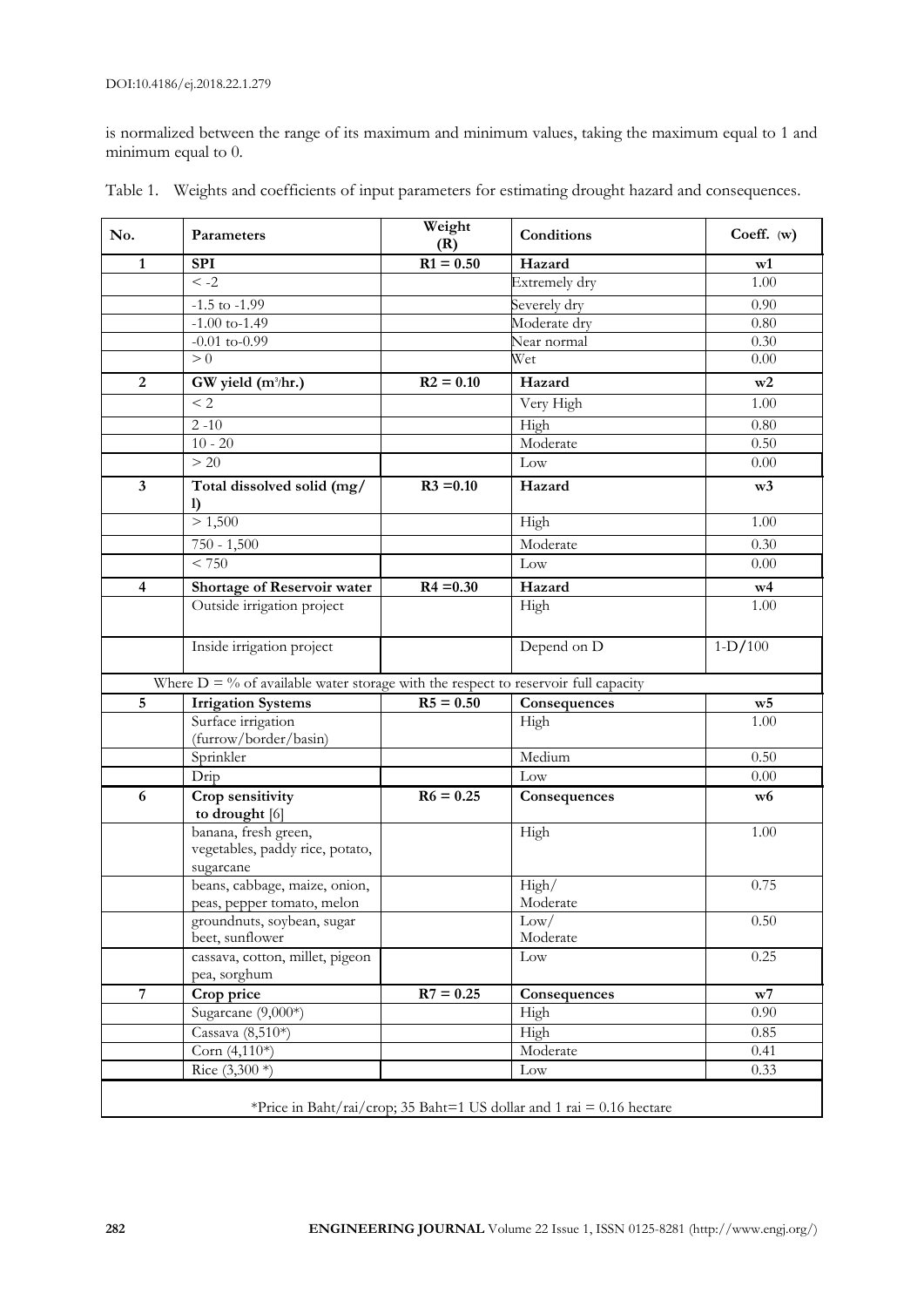#### **5.2. Drought Exposure and Vulnerability**

According to IPPC (2012) [7] and Kron (2015) [9], exposure is the presence of people/property, vulnerability is the lack of resistance to damaging forces on human health and wellbeing; on structural or physical integrity; and on financial wealth. Vulnerability and exposure can be combined and called consequences. In this study, consequences is computed as the weighted sum of three components by the following equation

$$
Consequences = R5.w5 + R6.w6 + R7.w7
$$
\n<sup>(2)</sup>

where  $R5 + R6 + R7 = 1$ .

The weights R5, R6 and R7 are the weighting factors of the parameters that have influences on drought consequences namely: types of irrigation systems, crop sensitivity to drought which varies with land use area and prices of crops respectively. The coefficients w5, w6, and w7 of R5, R6 and R7 are considered to have the values within the range of 0 and 1. The values of R's and w's under various conditions are given in Table 1.

As shown in Table 1, the values of R5, R6 and R7 are assigned according to the outcome of questionnaire survey with farmers and field conditions. The values of R5, R6 and R7 are taken as 0.5, 0.25 and 0.25 respectively. The coefficients w5, w6 and w7 for the weights R5, R6 and R7 are specified according to the conditions of various types of irrigation systems, types of crops and prices of crops. The computed consequences obtained from Eq. (2) are normalized between the range of its maximum and minimum values, taking the maximum as 1 and minimum as 0.

#### **5.3. Drought Risk**

Drought risk is defined as the product of drought hazard and consequences [8, 9] and IPCC (2012) [7], i.e.

$$
Risk = Hazard \times Consequences
$$
\n<sup>(3)</sup>

The hazard, consequences (vulnerability and exposure) and risk vary with locations within the study area and with time (months). Where there are no people or values that can be affected by a natural phenomenon, there is no risk. Three basic maps can be prepared to illustrate the spatial distributions of hazard, consequences and risk for each month throughout the period of study.

For relative comparison with other case studies, the computed risks obtained from Eq. (3) are normalized between the range of its maximum and minimum values, taking the maximum as 1 and minimum as 0.

# **6. Results of Model Application and Discussions**

#### **6.1. Drought Hazard Maps**

From the computed drought hazard over the study area, a drought hazard map is developed using ArcGIS software with a pixel size of 100 m x100 m. Fig.2 shows an example of drought hazard map of the river basin for the month of June 2015, the month that has the most critical drought condition. As presented in the figure, the spatial distribution of drought hazard is classified by different color shading as low, moderate, high and very high. The regions of high drought hazard are in the area upstream of the Munbon and Lamsae reservoirs and also in the area far downstream outside the irrigation project. Where in the area of irrigation project, the hazard is mainly moderate and the hazard increases to high in the area outside the irrigation project area on both sides of the two rivers.

Far away from the river banks on both sides within the irrigation project, the hazard is moderate or low. The magnitude of hazard follows mainly the trend of rainfall deficit and to a lesser extent on availability of groundwater resources and groundwater quality.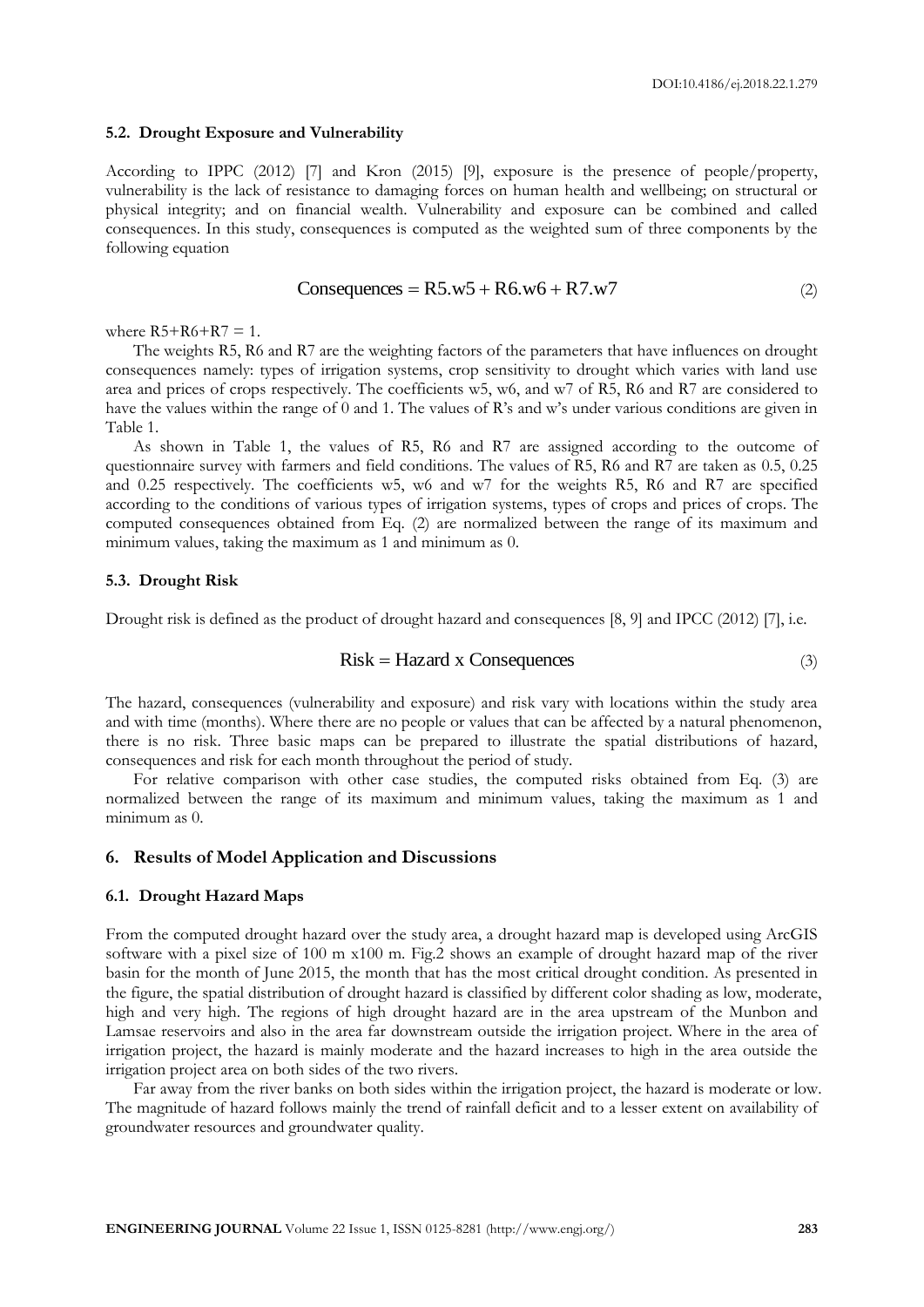

Fig. 2. Drought hazard map of the study area in June 2015

## **6.2. Drought Consequences Maps**

From the computed drought consequences, the drought consequences map is developed as shown in Fig. 3 for example in the month of June 2015. The drought consequences are classified into low, moderate, high and very high. The spatial distribution of drought consequences in the river basin is shown by using different color shadings in the same figure. It can be seen that the region of highest consequences is mainly in the south eastern region of the river basin upstream of the reservoirs except in the area far upstream of the reservoirs where the area is mainly forest and there is no data on the consequences. Other areas with highest drought consequences are in the far downstream areas of the Munbon and Lamsae reservoirs outside the irrigation project areas. In the irrigation project areas, the drought consequences are low compared to the surrounding region outside the irrigation project area. For the areas along both sides of the river outside the irrigation project area, the consequences are moderate.

The magnitude of consequences follows mainly the trend of type of irrigation system and to a lesser extent on types of crops and prices of crops.

## **6.3. Drought Risk Maps**

The computed drought risk in the river basin area is shown in Fig. 4. Same as in the hazard and consequences maps, the risk level is classified into low, moderate, high and very high. The risk levels are shown by using different color shadings. The highest and high drought risk areas scatter around in the regions just downstream of the dams. While in the irrigation project areas downstream of the dams, and along the both banks of the two rivers, the risk is low. The areas of moderate risk exist along the right bank of the Lamsae River downstream of the dam to the middle part of the irrigation project areas. The magnitude of drought risk is described by the products of hazard and consequences. Since there is no data on consequences in the forest area upstream of the reservoirs, hence the risk in this area is not calculated.

In view of risk mitigation, the risk can be reduced by introducing more efficient use of irrigation water such as by introducing sprinkler irrigation system to replace the existing surface water irrigation system.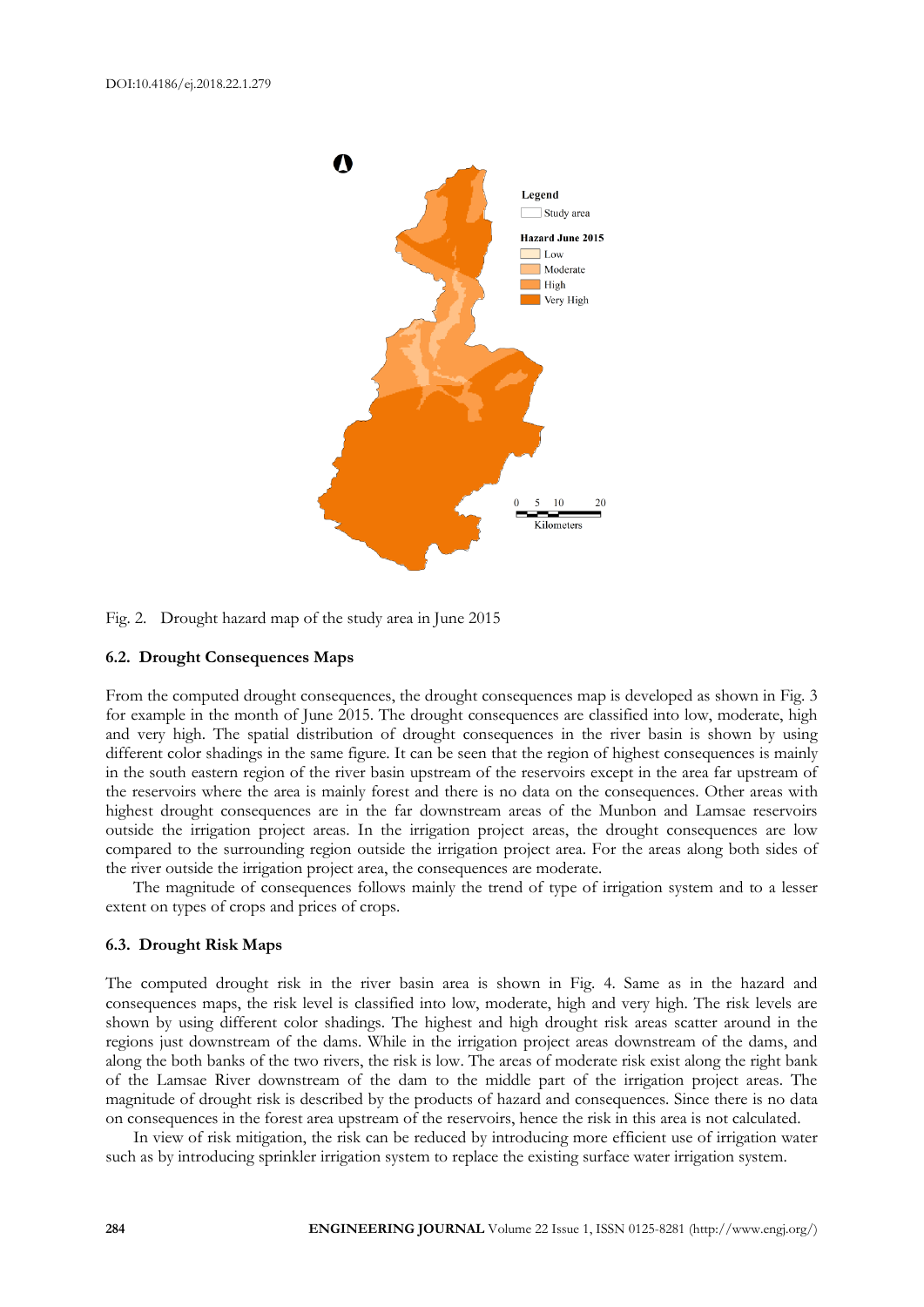

Fig. 3. Drought consequences map of the study area in June 2015.

# **7. Estimation of Drought Risk Reduction by Mitigation Measures**

To show how the developed model can be applied to estimate the effect of drought mitigation measures, an investigation is carried out by considering replacing the original surface water irrigation system by the sprinkler irrigation system throughout the areas inside and outside the irrigation project. Originally the area inside the irrigation project is supplied by surface water irrigation system and the area outside the irrigation project is rain fed. Groundwater is used to supplement the irrigation water where there is a need. The main crops grown in the study area in June is cassava and sugar cane. The calculation considers the same input parameters as in the original base case except the change in irrigation system as mentioned above. The results in Fig. 5 show that the area outside the irrigation project which originally has very high or high values of consequences and risk, now has mainly moderate consequences and risk. Whereas in the area inside the irrigation project, the drought consequences and risk which are originally low remain unchanged. This is because the sprinkler system distributes water supply to crops more effectively and efficiently with less irrigation water losses.

Drought risk reduction can be done in many other ways such as change in types of irrigation system, types of crops, change in crop calendar, reservoir operation as well as supplementing irrigation supply by other alternative water resources.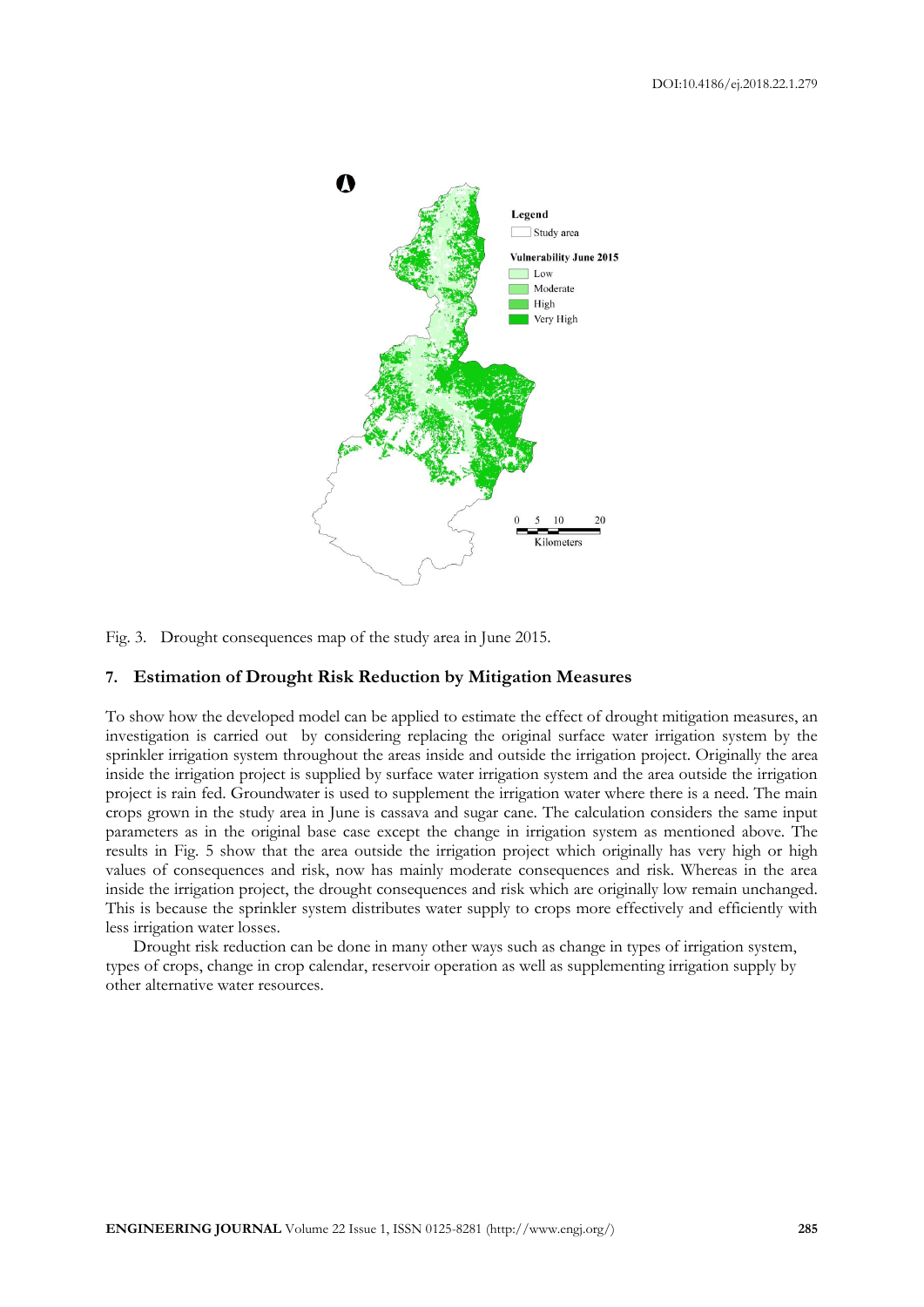

Fig. 4. Drought risk map of the study area in June 2015 under surface water irrigation system.



Fig. 5. Reduction in drought risk due to change of irrigation system from surface water irrigation to sprinkler irrigation system.